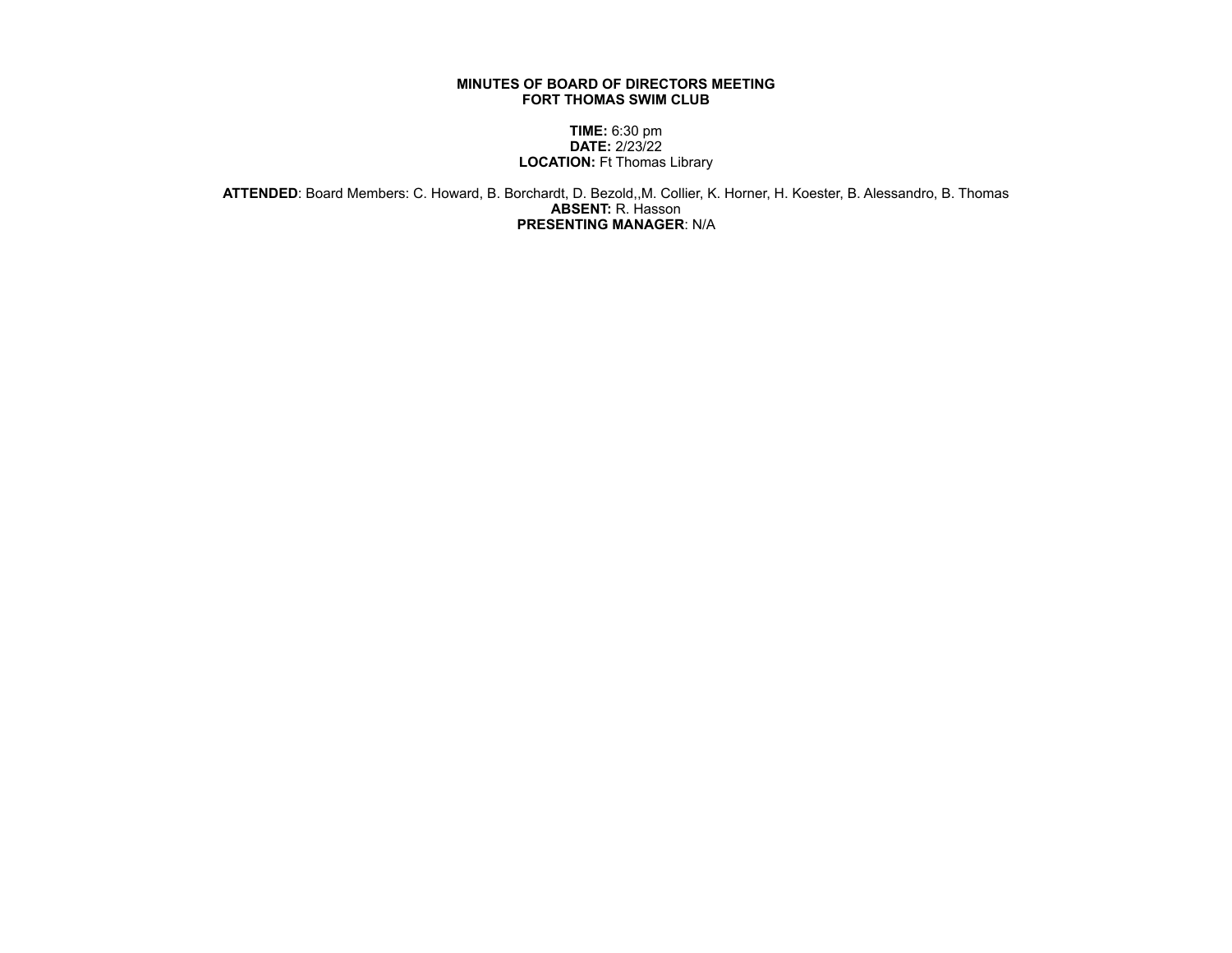| Item                      | <b>Discussion</b>                                                                                                                                                                                                                                                                                                                                                                                                                                                             | <b>Motion Made</b>              | <b>Action to be</b><br><b>Taken</b> |
|---------------------------|-------------------------------------------------------------------------------------------------------------------------------------------------------------------------------------------------------------------------------------------------------------------------------------------------------------------------------------------------------------------------------------------------------------------------------------------------------------------------------|---------------------------------|-------------------------------------|
| Minutes from Last Meeting | Read and discussed prior meeting minutes (dated 1/11//22)                                                                                                                                                                                                                                                                                                                                                                                                                     | Bob B / Denise                  | Approved                            |
| Treasurer's Report        | Preparing to do taxes coming up.<br>Paid fees for Membersplash<br>Sanitation will be refunding us for services not used with the pool<br>Two big tickets items paid:<br>\$3550 - Ice machine delivery and install<br>\$2000 -Member Splash                                                                                                                                                                                                                                    |                                 |                                     |
| President's Report        | $Bob -$<br>Reports that the manager is learning how to utilize a new online scheduling service for<br>employees of the pool. Also reports she has scheduled certification classes.<br>We are still looking for an assistant manager. Plan to push out info again to gain interest.<br>Guards - 16 confirmed<br>Front Desk - 4 confirmed<br>Concessions - Need to hire 1 and have a ton of applicants for the manager<br>Motion to purchase the scheduling app for the workers | Brian / Heather                 | 8-0 approved                        |
| Manager's Report          |                                                                                                                                                                                                                                                                                                                                                                                                                                                                               |                                 |                                     |
| Pool & Grounds            | Mark and Brian -<br>Brian is still researching grills for the club.<br>Discussed the need for a laptop for the front desk and potentially the manager's office.<br>Discussed the need for new guard umbrella and a new guard chair<br>Discussed mulch<br>Pay 1,264.05 for pre-season cleaning                                                                                                                                                                                 | Brian T / Cathy<br>Bob / Denise | Approved 8-0<br>Approved 8-0        |
| Swim and Dive             | Cathy-<br>Discussed a signup for parents to get involved with the team<br>All-Star Dive Meet (Monday, July 18th)                                                                                                                                                                                                                                                                                                                                                              |                                 |                                     |

2